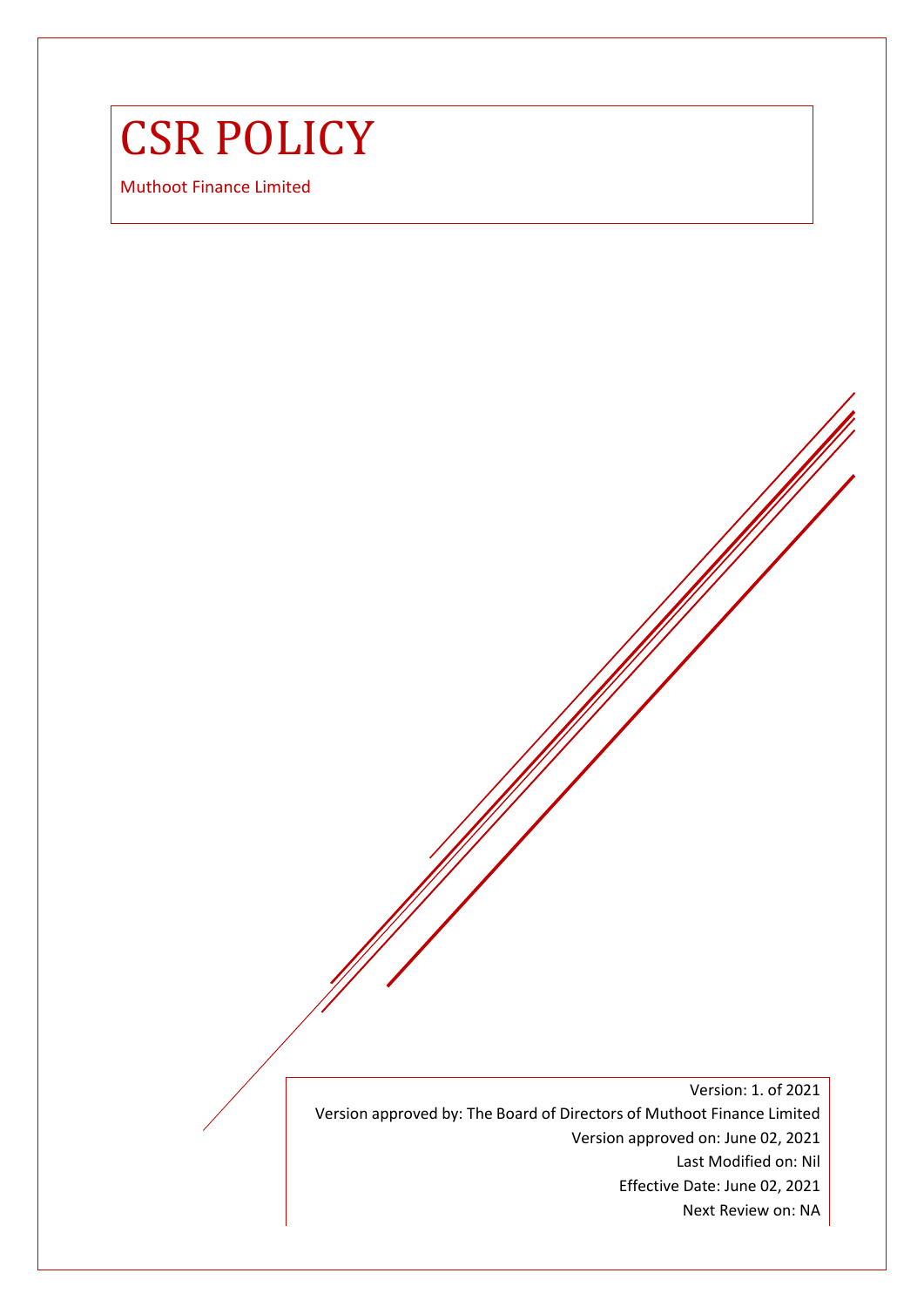## **CSR POLICY DOCUMENT OF MUTHOOT FINANCE LTD**

## **1. OBJECTIVE**

The objective of this Policy document is to articulate Muthoot Finance Limited's core philosophy of social responsibility, to define the areas and to indicate activities chosen by Muthoot Finance Limited ("Muthoot Finance" or "Company") to impact the society with its efforts towards Corporate Social Responsibility ("CSR") and to define the governance & monitoring framework for ensuring effectiveness of the Policy.

# **2. CORPORATE SOCIAL RESPONSIBILITY VISION**

To create a social impact nationwide by constantly giving back to the community by identifying and facilitating growth in areas which are less privileged.

#### **3. CORPORATE SOCIAL RESPONSIBILITY MISSION**

To create change where it is needed most –among India's less privileged and to demonstrate our beliefs through an integrated social program that seeks social inclusion.

# **4. IMPLEMENTATION OF CSR PROJECTS / PROGRAMMES**

Subject to the provisions of the Act as applicable from time to time, the Company may carry out its CSR activities:

- (a) Either by itself; OR
- (b) through such Implementing Agencies permitted under the Act; OR
- (c) in collaboration with other Companies.

#### The Muthoot M George Foundation:

Company may choose to carry out its CSR activities and expenses either directly or through trusts engaged in CSR activities such as The Muthoot M George Foundation. The Muthoot M George Foundation operates to provide assistance to the weaker sections of the society, assistance for medical treatment, marriage and also assists in medical researches and environmental living etc.

The Foundation's activities are divided in to 4 sections -:

- Environmental Development
- Projects in Public Interest
- Socio –economic Development of the poor and underprivileged
- Relief & Rehabilitation work during and after natural calamities and disasters

#### **5. RECOMMENDED CSR POLICY FRAMEWORK**

At Muthoot Finance Ltd, our Corporate Social Responsibility policy will carry out it's activities in the economic development, society progress and environmental hazards with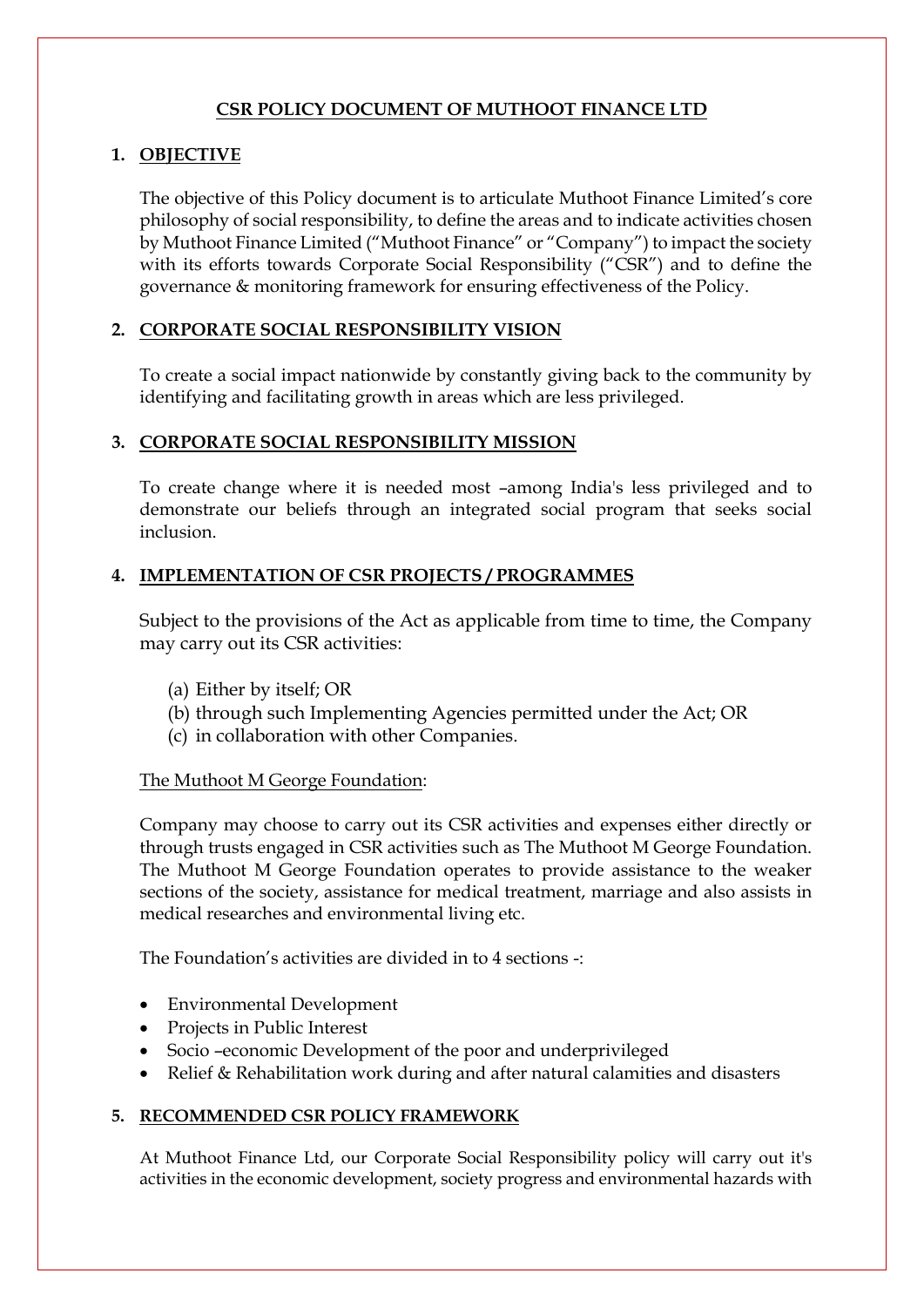the and core objective of improving quality of life. It has been a constant endeavour of the company to rightfully follow our vision and values up keeping it with good corporate governance to meet the expectations of our customers, employees, shareholders and society at large.

- We will do a transparent and a honest business and maintain privacy in handling our stakeholders
- We will continue to improvise our quality of service for our customers and ensure customer satisfaction at all levels
- We will work towards in maintaining a employees, customer, and society friendly environment in our day to day activities
- We shall promote responsible business policies, ethics and uniform standards amongst our stakeholders and investors.
- We will comply to the all the necessary Human rights and labour policies implemented by the Government and will follow a fair practise code of employment for all our employees
- We will continue to serve our Community :
- By introducing social welfare programmes at individual level as well as in public / private partnerships in an around our area
- We will continue to protect our environment and protecting ecology and conserve and protect wildlife.
- By constantly helping our community at the times of natural disasters and accidents
- By encouraging our employees to serve communities by volunteering and by sharing their skills and expertise

The management will commit all the necessary resources required to meet the goals of Corporate Social Responsibility Policy in a sustainable manner.

#### **6. GOVERNANCE & MONITORING OF CSR ACTIVITIES:**

The Board will have an oversight on the adherence to this Policy. The Corporate Social Responsibility Committee ("CSR Committee") of the Board, comprising a minimum of three Directors and one of whom at least will be an Independent Director of the Company, shall assist the Board in the overall governance of the Policy and the CSR Programs pursuant thereto. The CSR Committee shall work under the superintendence and control of the Board.

Company Secretary of the Company shall act as the Secretary to the CSR Committee.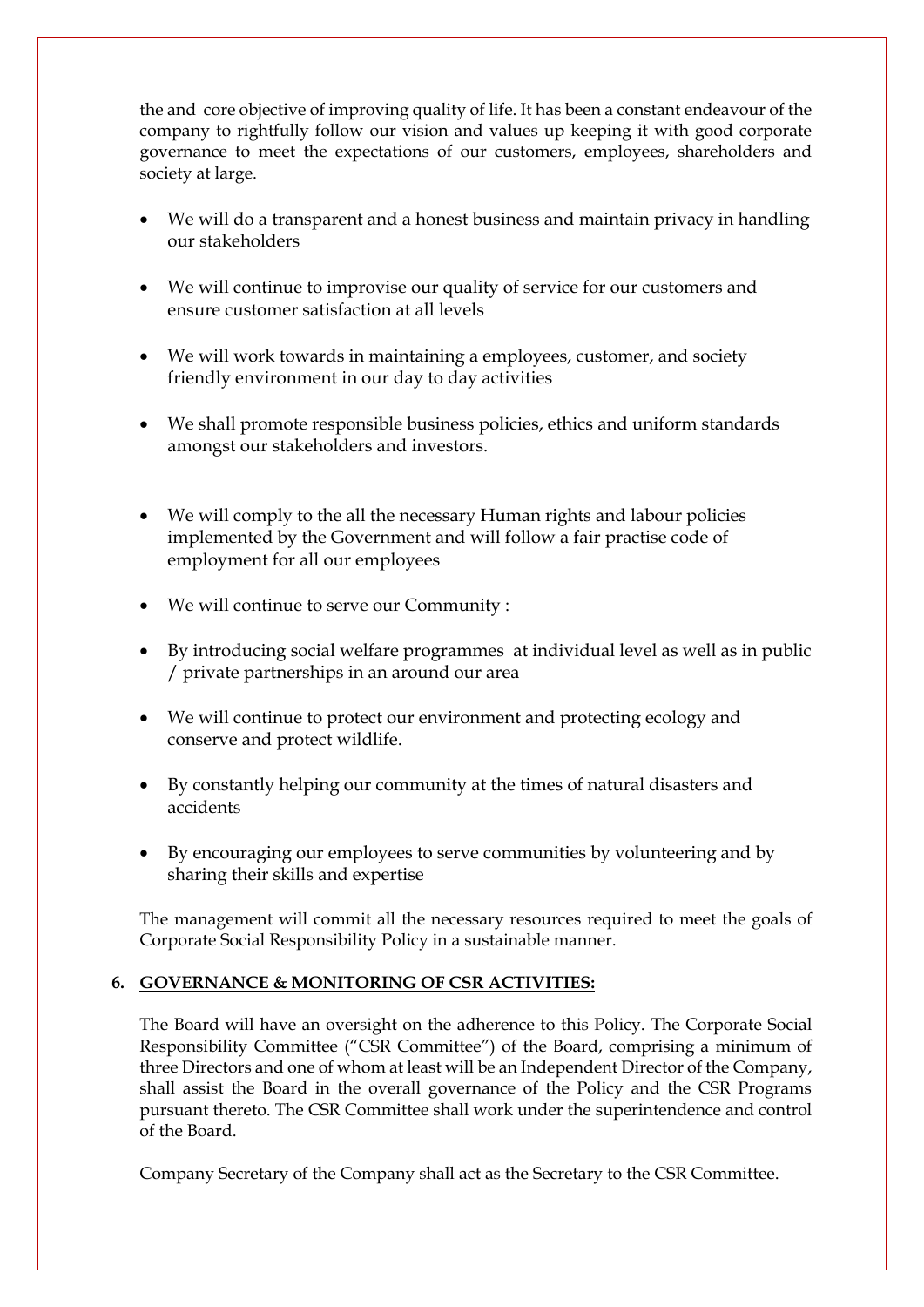The Corporate Social Responsibility Committee shall,-

- (a) Formulate and recommend to the Board, a Corporate Social Responsibility Policy which shall indicate the activities to be undertaken by the company as specified in Schedule VII;
- (b) Recommend the amount of expenditure to be incurred on the activities referred to in clause (a);
- (c) Monitor the Corporate Social Responsibility Policy of the company from time to time;
- (d) Formulate annual action plan including inter alia the recommendation, manner of execution of projects, modalities of utilization of funds and implementation schedules, monitoring and reporting mechanism;
- (e) Monitor implementation of the CSR projects and annual action plan;
- (f) Approve various disclosures to be made in the Annual Report; and
- (g) Identify CSR projects including multiyear ongoing projects.

#### **7. ANNUAL ACTION PLAN**

The CSR Committee of the Board of Directors of the Company shall on an annual basis, recommend an Annual Action Plan to the Board for its approval. The Annual Action Plan shall include:

- a. the list of CSR projects or programmes that are approved to be undertaken in areas or subjects specified in Schedule VII of the Act;
- b. the manner of execution of such projects or programmes;
- c. the modalities of utilisation of funds and implementation schedules for the projects or programmes;
- d. monitoring and reporting mechanism for the projects or programmes; and
- e. details of need and impact assessment, if any, for the projects undertaken by the company.

Further, the Board may during the year, at the recommendation of the CSR Committee alter such plans.

#### **8. CSR PROJECTS, PROGRAMS AND ACTIVITIES**

In accordance to the CSR policy and the specified activities of Section 135 of the Companies Act 2013 and Companies Corporate Social Responsibility policy rules 2014, the CSR activities of the company will have the following thrust areas:

| Entries schedule vii to<br>the companies act 2013 | Projects or programs Execution process<br>undertaken / to be<br>undertaken by<br>the<br>company |                            |
|---------------------------------------------------|-------------------------------------------------------------------------------------------------|----------------------------|
| (I) Promoting educations                          | Muthoot M George                                                                                | Extension of Muthoot M     |
| including special                                 | <b>Excellence Program</b>                                                                       | George Scholarship program |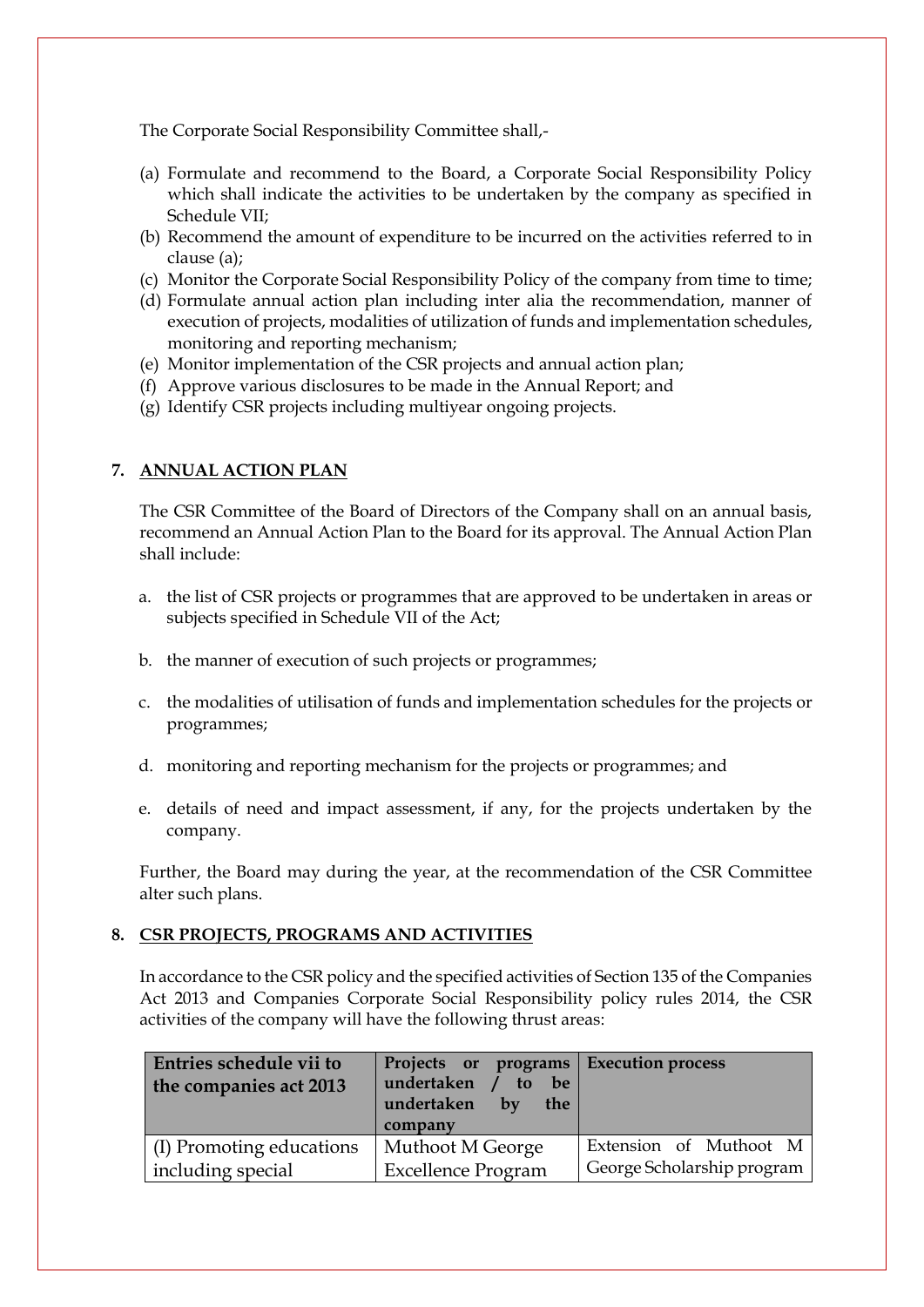| educations and<br>employment enhancing<br>vocation skills especially<br>among children, women,<br>elderly, and the<br>differently abled and<br>livelihood enhancement<br>projects          |                                                                            | by increasing the no of<br>government schools.<br>Kerala - 1000 schools across<br>14 districts<br>Karnataka - 400<br>Andhra Pradesh - 400<br>Scholarship distribution to<br>students of St Thomas,<br>Kozencherry and Muthoot<br>Institute of Technology and<br>Science |
|--------------------------------------------------------------------------------------------------------------------------------------------------------------------------------------------|----------------------------------------------------------------------------|-------------------------------------------------------------------------------------------------------------------------------------------------------------------------------------------------------------------------------------------------------------------------|
|                                                                                                                                                                                            | Distribution of Umbrella                                                   | Umbrellas to be distributed<br>in 10 Government schools in<br>Kerala                                                                                                                                                                                                    |
|                                                                                                                                                                                            | Distribution of Bags for<br>supporting education of<br>school children     | 500 bags to be distributed in<br>Kerala schools                                                                                                                                                                                                                         |
|                                                                                                                                                                                            | Distribution<br>$\circ$ t<br>scholarships for MITS<br>engineering students | Grant scholarships of Rs 2<br>CR to first year engineering<br>students<br>studying<br>in<br>Muthoot<br>Institute<br><sub>of</sub><br>Technology<br>Science,<br>and<br>Kerala                                                                                            |
| eradicating hunger,<br>(ii)<br>poverty and malnutrition,<br>promoting<br>healthcare<br>including<br>preventive<br>healthcare and sanitation<br>and making available safe<br>drinking water | Muthoot Snehasraya                                                         | Healthcare<br>Ongoing<br>outreach program which<br>consist of a fully equipped<br>mobile van which travels<br>across kerala and organises<br>camps for early detection<br>and prevention of Kidney<br>related disease.                                                  |
|                                                                                                                                                                                            |                                                                            | Extension of the healthcare<br>outreach<br>program<br>in<br>Tamilnadu,<br>will involve<br>recruitment<br>of<br>staff<br>coordinator<br>lab<br>and<br>technicians                                                                                                        |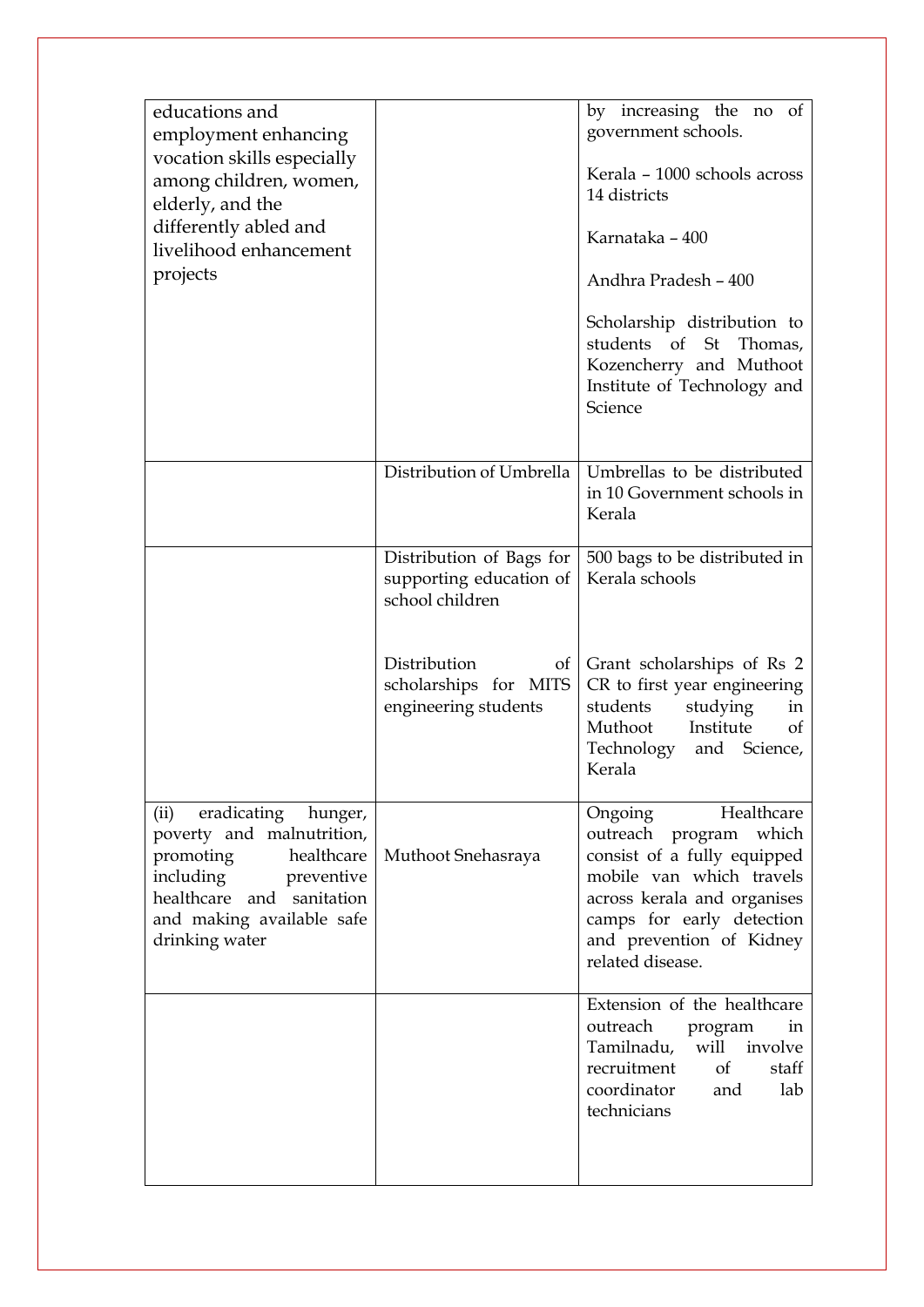|                                                                                                                                                                                                                                                                                                                     | Promoting research in<br>Nephrology<br>by<br>associating with Tanker | A cheque of 2 lakhs with<br>citation given<br>to<br>best<br>researcher in Nephrology<br>Depends upon the no of<br>application<br>which<br>is<br>received            |
|---------------------------------------------------------------------------------------------------------------------------------------------------------------------------------------------------------------------------------------------------------------------------------------------------------------------|----------------------------------------------------------------------|---------------------------------------------------------------------------------------------------------------------------------------------------------------------|
| Other medical                                                                                                                                                                                                                                                                                                       | medical<br>Other<br>Assistance                                       | Depends<br>οf<br>upon<br>no<br>applications<br>which<br>is<br>received                                                                                              |
| Promoting<br>(iii)<br>gender<br>empowering<br>equality,<br>women, setting up homes<br>and orphans; setting up old<br>age homes, day care centres<br>and such other facilities for<br>senior citizens and measures<br>for reducing inequalities<br>socially and<br>faced<br>by<br>economically<br>backward<br>groups | Subsistence (others)                                                 | Free dialysis to patients with<br>our tie up with over 44<br>hospitals across India                                                                                 |
|                                                                                                                                                                                                                                                                                                                     | aid<br>Supporting<br>for<br>people suffering from<br>kidney diseases | Supporting women by way<br>providing financial<br>of<br>assistance to them<br>for<br>marrying their daughters.<br>Depends upon the request<br>applications received |
|                                                                                                                                                                                                                                                                                                                     | Marriage Assistance                                                  |                                                                                                                                                                     |

CSR Committee of Board of Directors may entrust the CSR activities of the Company to Management team as deemed fit and will review the reports as presented to the Committee and approve Budgets in this regard.

#### **9. CSR EXPENDITURES**

CSR expenditure will include all amounts incurred/contributed by the Company towards its CSR Programs. CSR expenditure shall also include all direct and indirect expenditure incurred towards the CSR Programs as may be admissible under the regulatory framework.

In line with the requirements of the Act, Administrative overheads i.e. all expenses towards 'General Management and Administration' of CSR activities of the Company shall be capped at a maximum of 5%. Further, these would not include expenses incurred by the Company towards designing, implementation, monitoring and evaluation.

The overall amount to be committed towards CSR will be approved by the Board of Directors as a part of its Annual Action Plan. Within the Budget the allocation towards